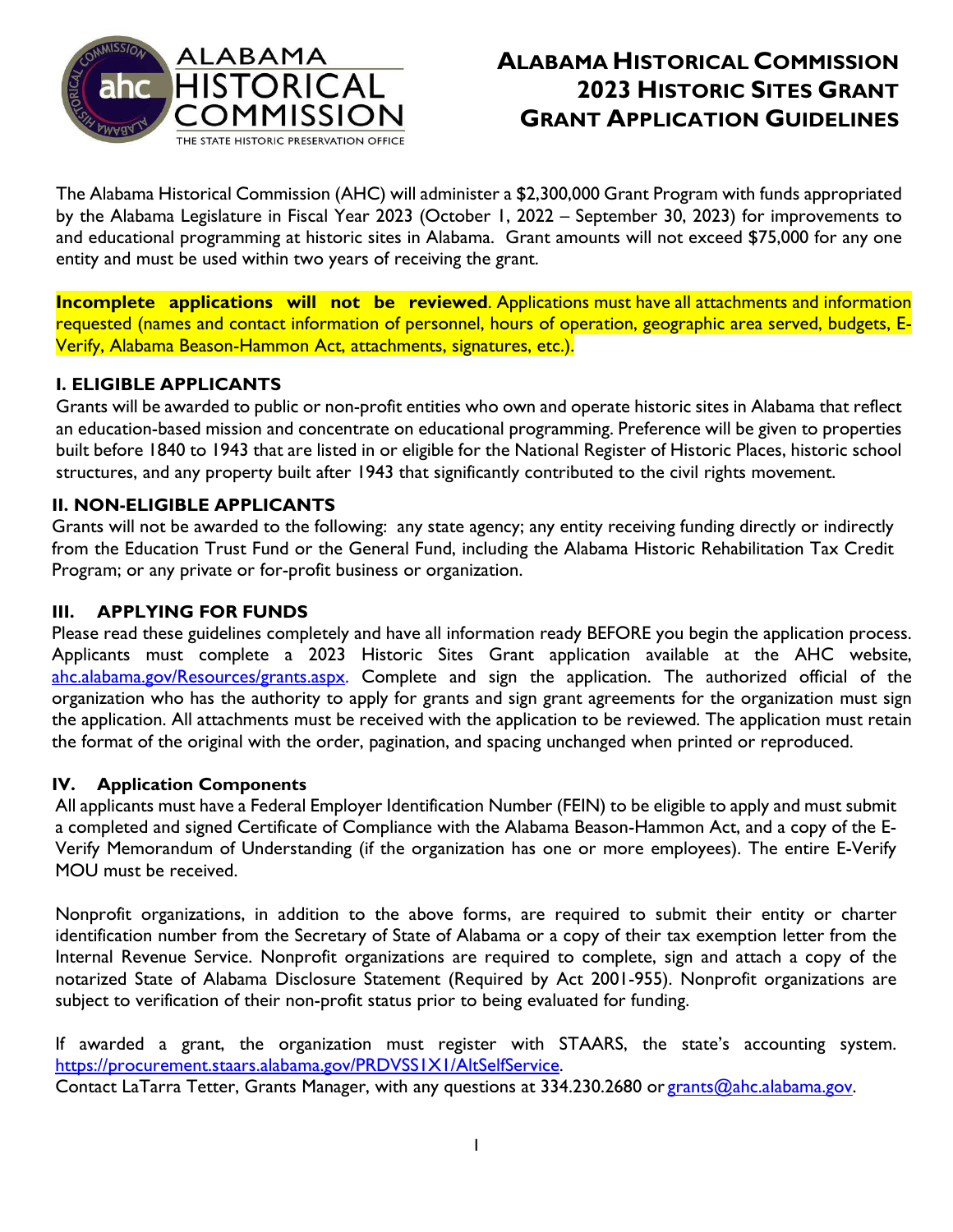## **IV. ELIGIBLE ACTIVITIES**

These funds may be used for improvements to or educational programming at historic sites in Alabama, and for monuments to commemorate historical events and places.

- Eligible activities include, but are not limited to, correcting structural deficiencies; keeping moisture out of the building; repairing or replacing the roof; painting; correcting conditions that pose a safety hazard to the building occupants or to the building itself; making changes necessary to comply with the Americans with Disabilities Act (ADA); repairing or upgrading mechanical systems; removing cemetery vegetation; repairing grave markers; educational programming; interpretive signage; and monuments to commemorate historical events and places. For questions about eligible and ineligible activities, contact LaTarra Tetter at [grants@ahc.alabama.gov](mailto:grants@ahc.alabama.gov) or 334.230.2680.
- Eligible improvement activities include work to historic buildings that follow the Secretary of the Interior's Standards for Rehabilitation [https://www.nps.gov/tps/standards/four-treatments/treatment](https://www.nps.gov/tps/standards/four-treatments/treatment-rehabilitation.htm)[rehabilitation.htm. Work must not alter or remove materials, features, or finishes that are i](https://www.nps.gov/tps/standards/four-treatments/treatment-rehabilitation.htm)mportant in defining the building's historic character. Applicants are strongly encouraged to read applicable technical information available at [https://www.nps.gov/tps/how-to-preserve/by-topic.htm.](https://www.nps.gov/tps/how-to-preserve/by-topic.htm) Published by the National Park Service, these guidelines contain state-of-the-art information about caring for historic buildings. For questions about work that follows the Standards for Rehabilitation, contact Chloe Mercer at [Chloe.Mercer@ahc.alabama.gov](mailto:%20Chloe.Mercer@ahc.alabama.gov) or 334.230.2669.
- Eligible cemetery projects include cleaning and repairing grave markers, repairing fences, and removing [vegetation necessary for cemetery preservation. Work at historic cemeteries must f](https://www.nps.gov/tps/how-to-preserve/briefs/48-preserving-grave-markers.htm)ollow good preservation practice [https://www.nps.gov/tps/how-to-preserve/preservedocs/preservation](https://www.nps.gov/tps/how-to-preserve/preservedocs/preservation-briefs/48Preserve-Brief-GraveMarkers.pdf)briefs/48Preserve-Brief-GraveMarkers.pdf. If the cemetery is 75 years old or older, a cemetery [permit](https://ahc.alabama.gov/cemeteryprogramPDFs/2021_Cemetery_Permit_Application_Non-Relocation_fillable.pdf) will be required from the AHC. Additional guidance about historic cemeteries is available at [https://ahc.alabama.gov/cemeteryprogram.aspx.](https://ahc.alabama.gov/cemeteryprogram.aspx) For questions about cemetery projects, contact Leanne Waller-Trupp at Leanne. Trupp@ahc.alabama.gov or 334.230.2653.

### **V. INELIGIBLE ACTIVITIES**

Funds may not be used to purchase alcohol, to fund social activities, ceremonies, banquets, entertainment, lobbying, as contributions to endowment funds, personnel, advertising, or to purchase real estate or historic artifacts.

### **VI. DEADLINE**

Applications must be received or postmarked by **4:00 pm on Thursday, June 30, 2022**. If the application is sent, but not received by the AHC in time to be evaluated, the AHC cannot be held responsible. *Emailed* applications will be accepted. Incomplete applications will not be reviewed. AHC will announce the grant awards in September 2022.

### **VI. DISTRIBUTION OF FUNDS**

Grant funds will be authorized when the applicant and the AHC have received a fully executed agreement signed by the grantee and AHC's Executive Director. Funds will be distributed in one lump sum. [Semi-annual reports](https://ahc.alabama.gov/grantsPDFs/2023_Semi-Annual_Grant_Report.pdf) will be required, along with photos of completed project(s). Funds from the grant program may not be expended in cash. **All work funded by this grant program must be completed by September 30, 2025.**

## **VII. SPECIAL THANKS**

The Alabama Historical Commission would appreciate any expression of thanks that grant applicants might give their local legislators for funding this program to help preserve and promote history across our state.